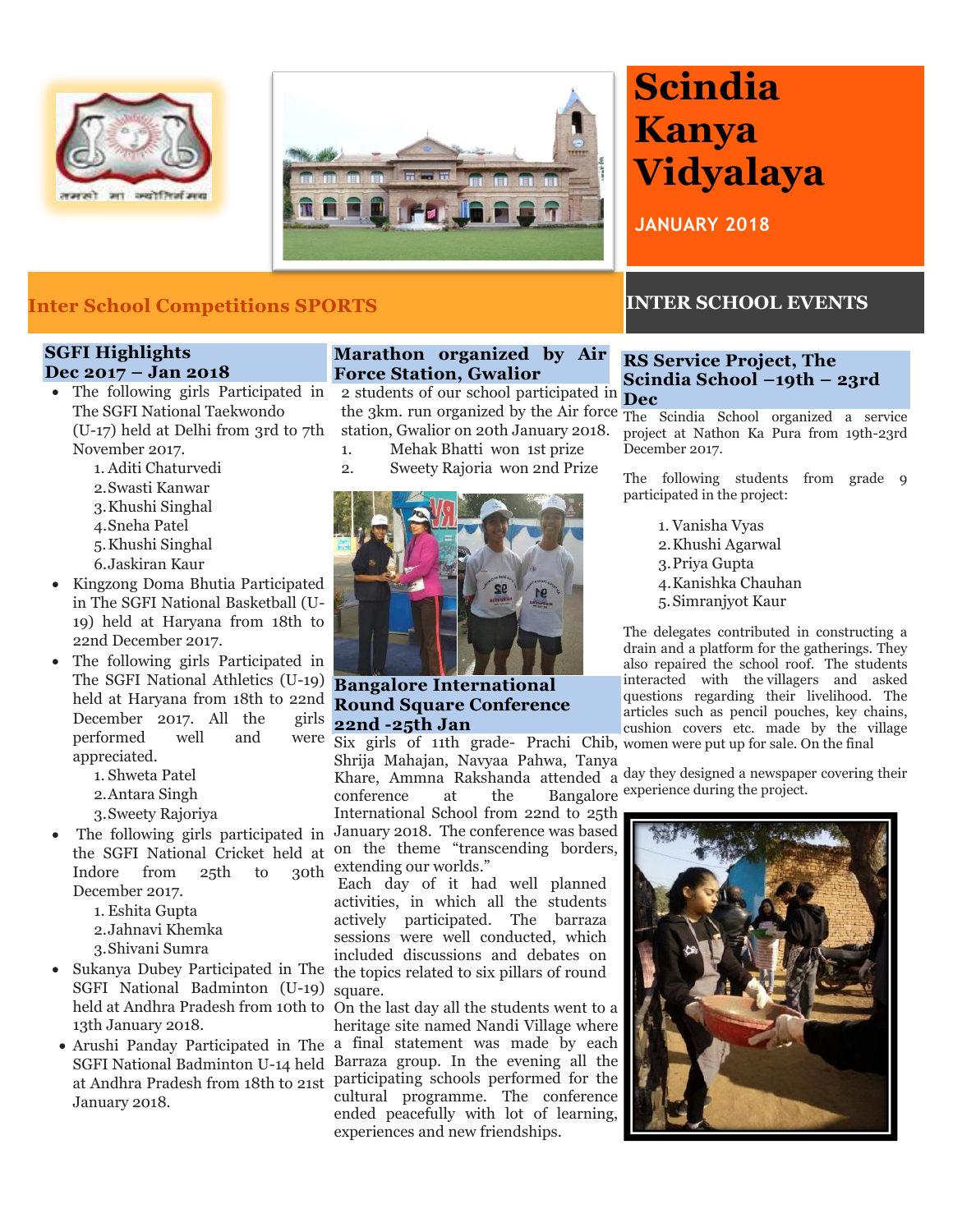#### **Farewell - 21st Dec**

You could feel the chills running down your spine because of the thickness of excitement in the air. Every skvian was mesmerized as 12th graders stepped out of their houses in beautiful sarees, proving all over again that they had indeed grown up.

As soon as Principal, V.P and all the teachers were seated, the most awaited "Farewell Night" begun with an amazing skit that made everyone nostalgic. Thereafter, the fun dance performances made everyone go crazy. In between, the 12th grade too entertained the audience by singing, dancing and mimicking. Then the soulful singers spread the essence of music all over the surrounding. In between the fun filled performances, an emotional poem brought tears to everyone's eyes. But the humorous stand up later on made everybody laugh their hearts out. The 12th grade was presented with gifts by Principal, VP and other teachers. The show finally ended with a presentation. And then, it was time to set the floor on fire.

After too much of dancing and photography, it was time to have some good food. But before the feast began the cake was cut. And then everyone had the delicious food. All the hard work put in by the class teachers and parallel class teachers of class 11th paid off. And with a feeling of joy and satisfaction farewell 2K17 came to an end.



#### **Ecleanathanon event was hosted by ITM University, Gwalior on 20th January 2018**

A plethora of literary and art events were conducted for students of grade  $0 - 11$ .

Rosal Jain, class 9 stood first in the essay writing competition. She wrote an easy on the topic,'Social Media Interaction, an Unlimited Possibility or a Demanding Challenge'

Suhani Kansal & Rosal Jain stood first in the speech competition and were awarded Rs. 10000 as a cash prize.

Kanishka Joshi of grade 11 stood second and awarded Rs. 5000 and Navya Thapa bagged fifth position in essay writing competition and was awarded Rs. 1000 as cash prize.

#### **RS Global Conference – 24th Jan – 29th Jan**

*Welham Boys' School, Dehradun hosted a global conference from 24th January -29th January 2018.*

*The Conference was based on the theme - Escape the Ordinary for age group 12-13 yrs.*

*The student delegates from SKV were:*

*Aniben Rai -7th Cindrela John -7th Ayushika Kalta - 7th Nandini Agarwal -8th Plaksha Gargasya -8th Mrs Radha Khanka was the adult delegate.*

*The keynote speakers were: Ms Diya Mirza - a beauty queen, actor and environment activist and Dr Gokhani - a renowned endocrinologist*

*Through their interactive sessions the keynote speakers made the participants realize their role in making the world a better place and think beyond the ordinary.*

*The barazza sessions gave the delegates a chance to express their opinions.The students also went for the chosen service and adventure activities.They were addressed by Ms Katie, Communication Head, RS SAG Region.The comedy show by Anubhav Paul was hilarious.*

*The Conference was a great learning experience for all.*



#### **CBSE Heritage India Quiz 29th Jan**

*The CBSE Heritage India Quiz-2017-18 was held at S.V.Public School, Jaipur on 29th Jan 2018.*

*Three girls of S.K.V. namely B.Mohita. Mahima Dagar and Shatakshi of Class XI, participated in the competition. They were escorted by Ms. P. Jadhav.*

*After the registration, they had a written round. For the written round, there were 52 teams in the Ajmer region. Our girls qualified the written round and were selected for the next round. They were one of the six teams that qualified.* 

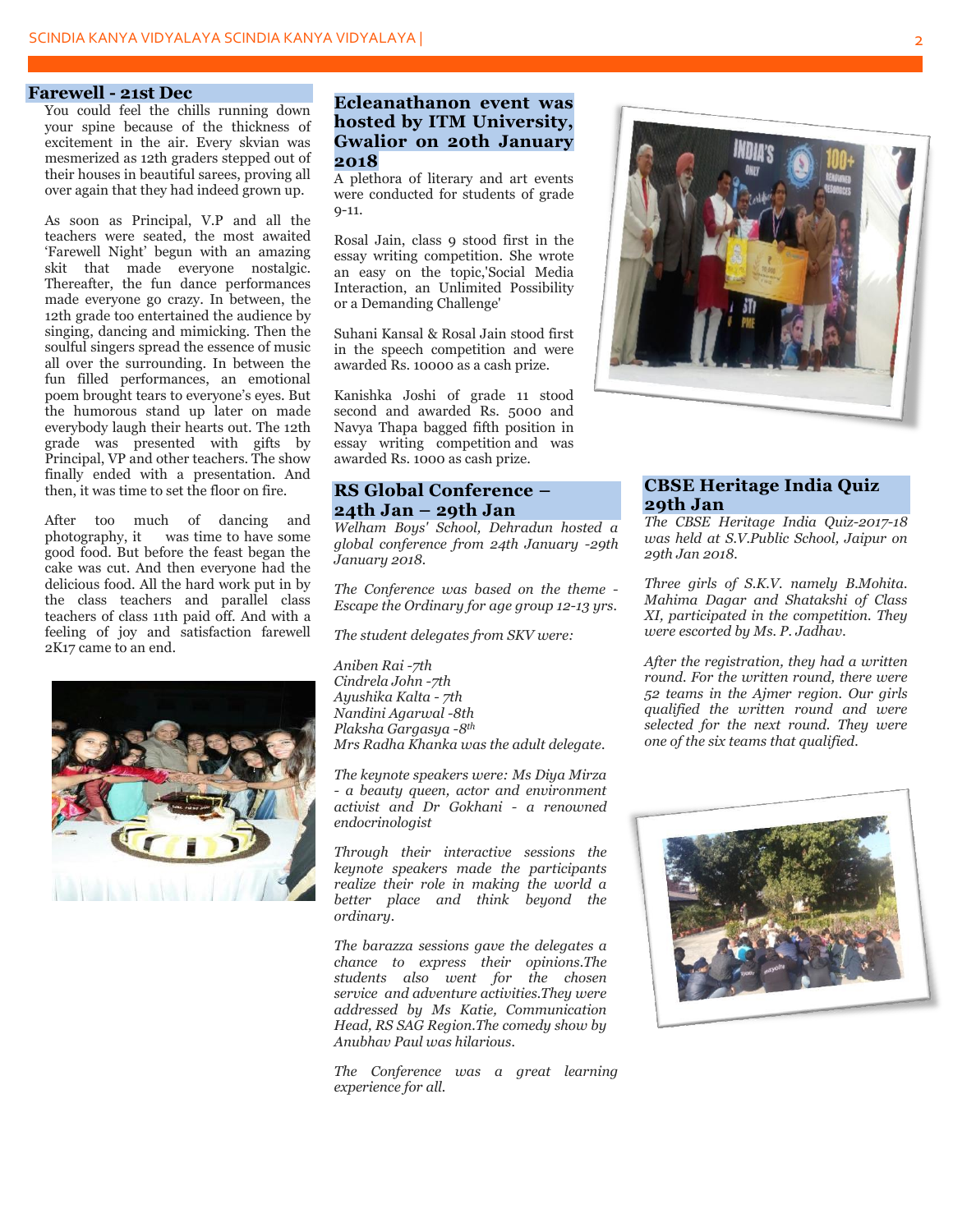

#### **Bhavabhooti Samaroh at Jiwaji University**

"Bhavabhooti Samaroh' was held in Jiwaji University (Galav Sabhagar ) on 16.1.18. To mark the occasion school level competition were conducted on 16 .1.18.Two girls of IX class participated in these competitions.

Results are as follows.

1.'Nibandh lekhan' competition Harshita Sharma secured I position.

2. 'Shlok Gayan' Muskan secured I position.

3. 'Vaad Vivad' Muskan secured I position.

#### **Reunion of Batch 1972 on 03rd Jan, 2018 in New Delhi**



#### **Mission Discovery India 2018**

On 10th January, three students went to Pathways School, Aravalli for a workshop on astronomy, namely Mission Discovery India 2018.The students were divided into teams and had a target to make an experiment to send to the International

Space Station orbiting around the Earth. The International Space Station is a space lab launched by the NASA where experiments regarding microgravity, micro-magnetic field or high exposure to UV radiations are tested.

Day 1 one commenced with a group photograph followed by the opening ceremony at which a renowned Bharatanatyam dancer performed on Ganesh Vandana sung by a teacher of Pathways.

Day 2 began with ice breaking session followed by a meeting with Mike Fincke, an astronaut who once held a record for staying in space for the highest number of consecutive days. He spoke about all his mission patches. The first challenge for the students was to make a patch and decide on a name for their team. Then the astronaut spoke about his 3 space missions and the 9 spacewalks he had done and also about the hard intense training they had to go through. He also shared how staying away from his family was the biggest challenge. During the activity time, the students were required to build a Mars Lander by using a few day to day things and a limited budget. In this Aditi Jaiswal"s team came 1st.The next target was that an egg, assumed as the lander, had to be dropped from the second floor and expected to land without a scratch on it.

Day 3 started with a few talks and videos on presentation skills, and also about what requirements the experiments had to meet. Sarah Murray, an experienced worker at NASA talked about being a black and how she joined NASA and loved working there. Dr. Julie Keeble, a pharmacologist from Kings College, UK talked about pharmacology which is basically the study of drugs in space.

Day 4 was entirely given for working on the experiments and presentations selected experiments were sent to the finale .That night the school organized a gala dinner.

The winners of the previous activities and then the final presentations were screened on the 5th day in which Mansi Jain and Noratna"s team were selected.

It was indeed a very enriching experience for the students



### **Scholarships from University of Wisconsin**

It gives me immense pleasure to share that on 6th January 2018, SKV signed MOU with University of Wisconsin for Undergraduate Scholarships up to \$7000/-.



*Report on Visit to Ehsaas: A school for special children*



On 26th January Home Science students of class XI visited Ehsaas: A school for special children, Gwalior. Since it was the Republic day therefore, we decided to celebrate this occasion with them. They presented wonderful cultural programme and we got an opportunity to witness their potential and enthusiasm. We interacted with them and came to know their schedule, hobbies, liking and disliking. We also observed that they made themselves independent with the help of the specific educational pattern and special services offered there. Not only educational<br>needs but vocational training needs but vocational training, physiotherapy, medical care, also are given to them. Through our interaction with these children, the students of our school were sensitized with their completeness which was beyond any kind of disability